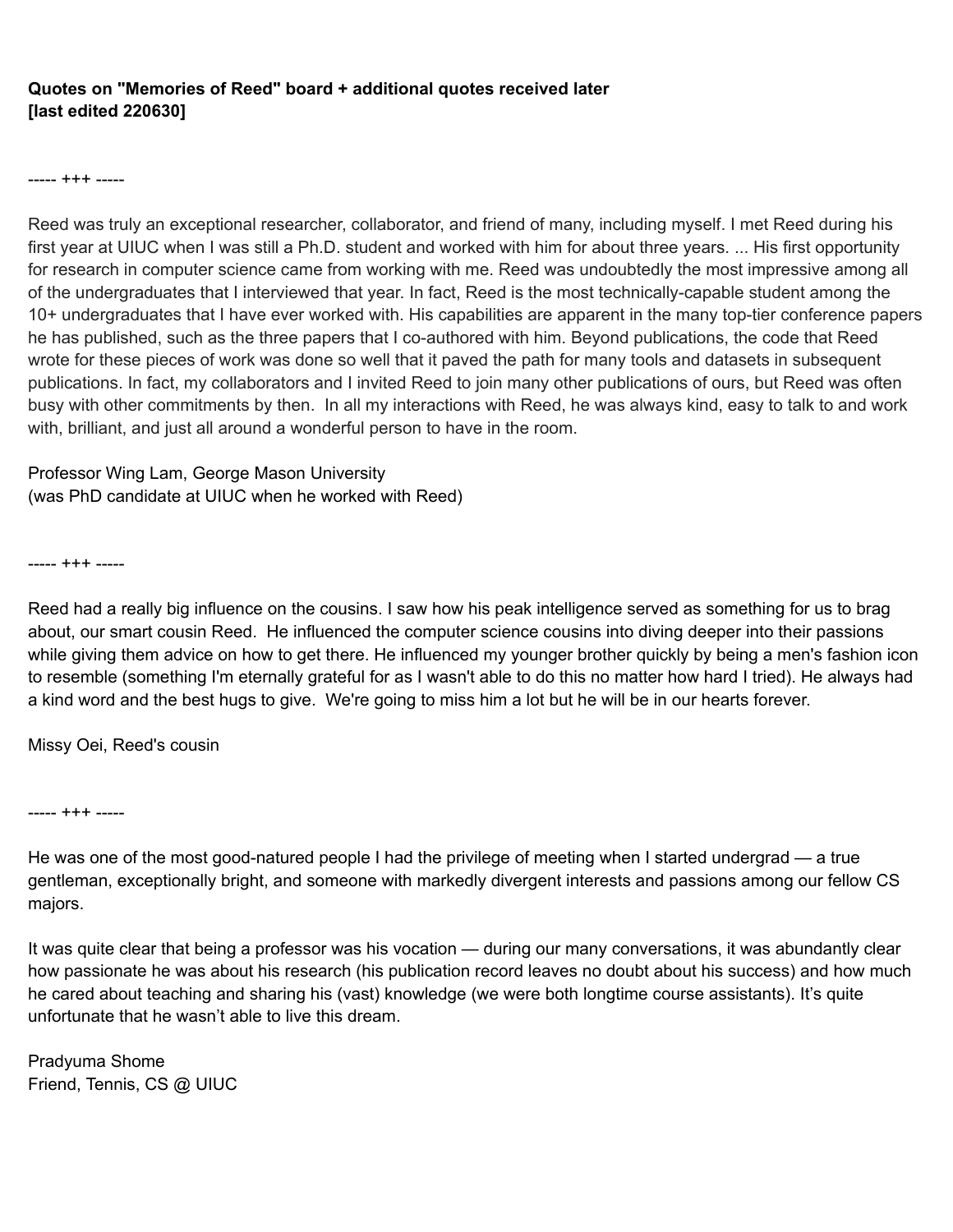----- +++ -----

On the Enneagram personality test, Reed is a pure Five. This makes him an observer in life, one who amasses information and, when comfortable, one who can give back all that information in the form of a treatise. He is the quiet giant in the classroom who will stay against the wall but will rapidly command everyone's interest as soon as he talks, because they know he will have valuable insights... It will not take long before Reed decides to leave the comfort of the wall and take his place as a thoughtful leader of his peers.

Mr. Ben Dillon Math Co-Chair and Quiz Bowl Coach at St Joe HS

----- +++ -----

Reed was an off-the-chart brilliant student that could have excelled at any university not just in this country but anywhere in the world. It was our honor to have Reed as a student at Illinois!

# Professor Darko Marinov UIUC CS and first professor with which Reed did research and published paper

----- +++ -----

Dear Reed, Your spirit will always and forever be in our hearts, You are an amazing young man and the bravest person we know.

Love, Aunt Meike and Uncle Bob

----- +++ -----

Reed pursued his Passion to the end. He is one of the most selfless athletes I have ever coached. He grew up a lot in our program and being around him for four years made me a better person.

Coach Steve Bender St. Joseph High School Tennis Coach

----- +++ -----

"...what a poised, sharp, kind and wonderful young man Reed was. The loss to the world he would have been able to effect and influence is great."

Melinda and Paul Romanetz (parents of one of Reed's tennis teammates)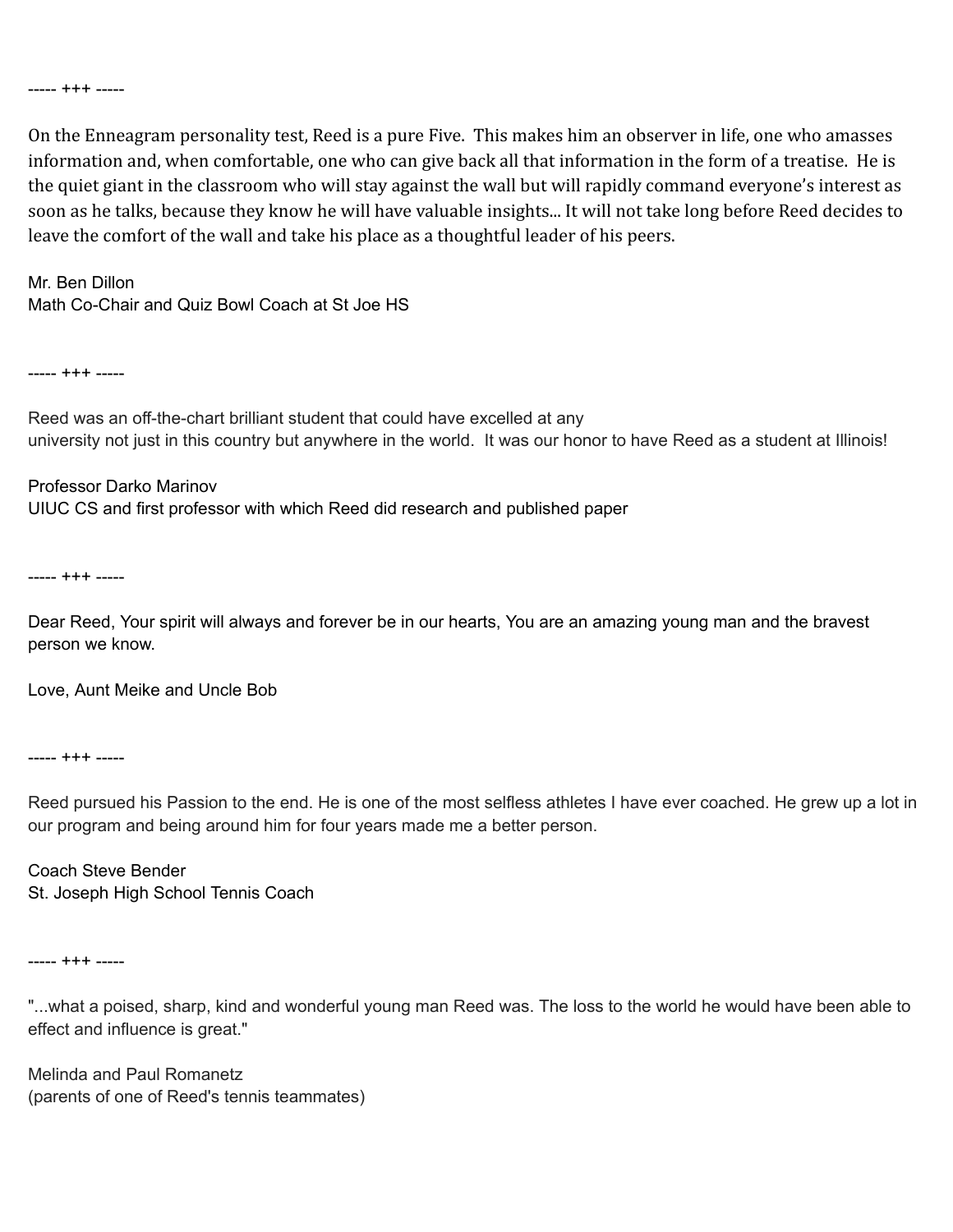#### ----- +++ -----

Reed was obviously a brilliant and exceptional student and researcher. He was also extremely kind and friendly. He was a real team player, always offering help. While I hadn't heard much from him since he started his PhD at UCLA, I expected that soon he would make his name as the new shooting star in descriptive set theory (or whatever field of logic or mathematics he would decide to do his PhD in).

Professor Philipp Hieronymi Math Professor UIUC

----- +++ -----

I will remember many things about Reed - his love of all things Math, his love of Starbucks, his love of being outdoors and enjoying the peacefulness nature gives, his love of gummie candies especially the sour ones, his love of fashion and most of all his love for learning in general. Reed's mind has always been fascinating to me. I describe him as the most intelligent person I know. I will forever miss him and he will always have a place in my heart.

#### Aunt Grace

----- +++ -----

I worked with Reed on a research project in the fall of 2019 at UIUC. He was an extremely bright and smart student, and I always admired his work ethic and intellect. I was struck to find out that he had passed away - I had no idea he was going through something like this. I wish you guys all the best.

### Alex Dean UIUC classmate

----- +++ -----

Reed took two classes with me: one high-level undergraduate course (Set Theory and Topology) and one advanced graduate course (Descriptive Set Theory). He impressed me and my TA Jenna greatly in the first course with his elegant solutions to the assigned problems and mature presentations. When he asked me if he could take my graduate course, I told him it would be very hard but perhaps he would be able to pull it off; indeed, not only did he pull it off, but he was the best in class, performing better than the PhD and Master's students in it.

Professor Anush Tserunyan -- UIUC Math, now at McGill University Math & Stats

----- +++ -----

I was saddened to learn of Reed's passing. I was Reed's 5th and 6th grade math teacher at St. Anthony de Padua School. I truly enjoyed having Reed as a student. Michael too.

### Mrs. Tracy Taelman Reed's 5th + 6th Grade teacher from St. Anthony de Padua Catholic School South Bend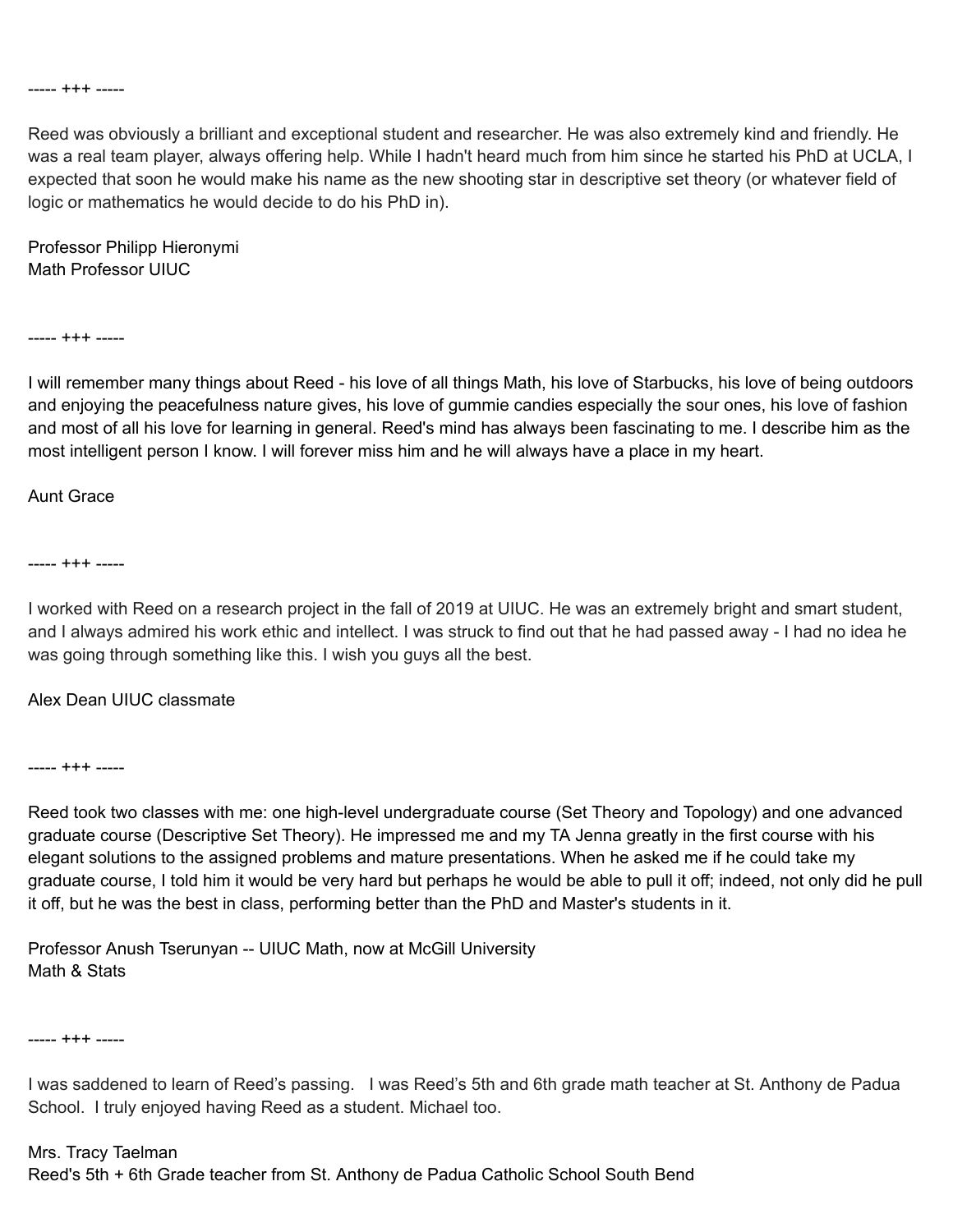----- +++ -----

So many good memories, from kayaking, trampolining, shooting arrows in your basement. venti and martini and rock band. you were my best friend throughout grade school. we love you reed.

Mary Henderson, classmate from St. Anthony's

----- +++ -----

He was super talented but also a wonderful person to interact with.

Professor Jonathan Aldrich Computer Science Professor CMU (Carnegie Mellon University) (summer research program 2019 and 2020)

----- +++ -----

Reed has never been one to insist on being in the spotlight. Beautiful things rarely ask for attention.

Uncle Jeff

----- +++ -----

"I recall fondly Reed's efforts to explain various Euler's Problems to me, despite the certain futility. And I remember that he, at the age of 15, attended the Quantum Physics lecture with us at Notre Dame, concerning the problem of 'Schrodinger's Cat. He was surely the youngest person in attendance ...."

--Tim Hearnly (family friend)

----- +++ -----

Brett Goodrich, Math teacher and Mathletics Director at St. Joe HS writes that they will name their annual math competition the "Reed Oei Math Competition". What an honor!

----- +++ -----

What a beautiful mind. Reed was involved in Quiz Bowl, Mathletes, and tennis. For senior superlatives, our class voted him "Best Dressed".

Reed Oei's name, out of nowhere, popped into my head. I thought to see if he was climbing the ranks at Google and already changing Silicon Valley, but I was struck to hear of our world's loss.